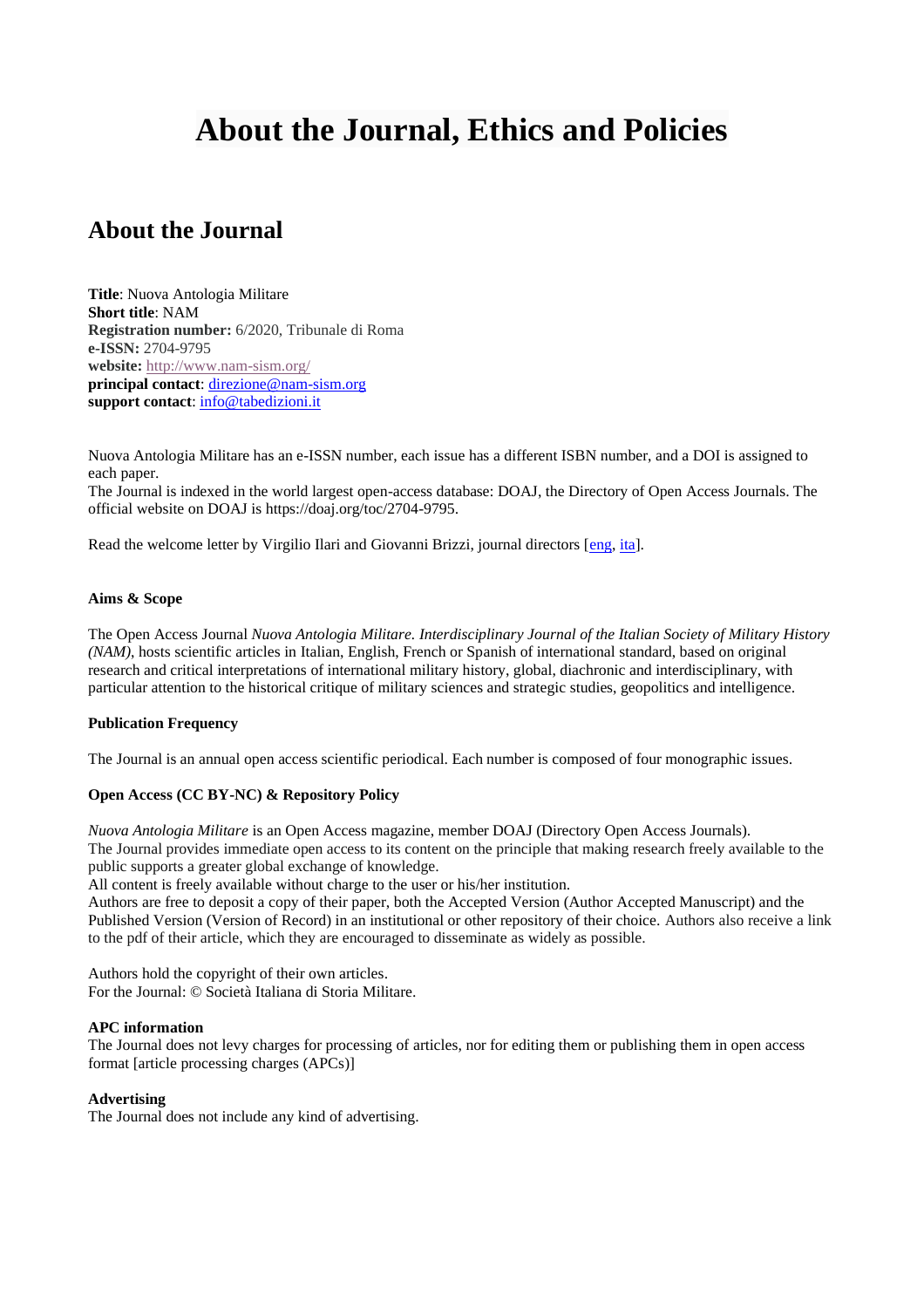# **Ethic Statements & Policies**

# **Publication Ethics**

The publication of an article in the peer-reviewed and open access Journal Nuova Antologia Militare requires to agree upon standards of expected ethical behavior for all parties involved in the act of publishing: the author, the Board of Directors, the Scientific Council, the War Studies Advisory Board, the peer reviewer and the publisher.

Ethic statements of Nuova Antologia Militare (NAM) are based on [COPE's Best Practice Guidelines](http://publicationethics.org/resources/guidelines) for Journal [Editors.](http://publicationethics.org/resources/guidelines)

# **Publication Decisions**

The Board of Directors of Nuova Antologia Militare is responsible for deciding which of the articles submitted to the Journal should be published. The Board of Directors may confer with other editors or reviewers in making this decision.

# **Fair Play**

The Board of Directors at any time evaluate manuscripts for their intellectual content without regard to race, gender, sexual orientation, religious belief, ethnic origin, citizenship, or political philosophy of the authors.

# **Confidentiality and Data Retenction**

The Board of Directors and the members of the Scientific Council and of the War Studies Advisory Board undertake not to disclose information on the articles proposed to other persons besides the author, the referees and the publisher. Both the editorial staff and the publisher keep the results of the trial reports of the essays, admitted or not, for publication in a confidential database.

# **Conflict of Interest and Transparency**

The Board of Directors and the members of the Scientific Council and of the War Studies advisory committee undertake not to use in their own research the contents of an article proposed for publication without the written consent of the author.

#### **Identification and Dealing with Allegations of Research Misconduct**

The Board of Directors and the publisher will take reasonable steps to identify and prevent the publication of papers where research misconduct has occurred, including plagiarism, citation manipulation and data falsification/fabrication among others. The journal follows COPE's guidelines (http://publicationethics.org/resources/guidelines) in dealing with allegations.

#### **Peer Review Process**

The proposed articles will be subjected to double blind peer-review. Referees are chosen by the Board of Directors according to the specific competence required by the article, and at least one of them must be external to the Scientific Council.

In the event of a conflicting judgment the article will be submitted to a third reviewer external to the Scientific Council. If the approved contributions deal with topics that require particular techno-military skills, they can also be submitted to the opinion of specialists indicated by the War Studies Advisory Board.

The same procedure applies for the articles proposed by the Board of Directors, by the Scientific Council and by the War Studies Advisory Committee. The editorials of the scientific direction, the reviews and possible re-editions of texts are not refereed.

Decisions about acceptance, rejection or change about the pieces of work received will be announced to their authors within 180 days. In case the acceptance of a study, essay or research depends on the amendments suggested by the external reviewers, its author will be required to improve the original text. Once changes are introduced, the amended article will be submitted again to be evaluated by the Scientific Council.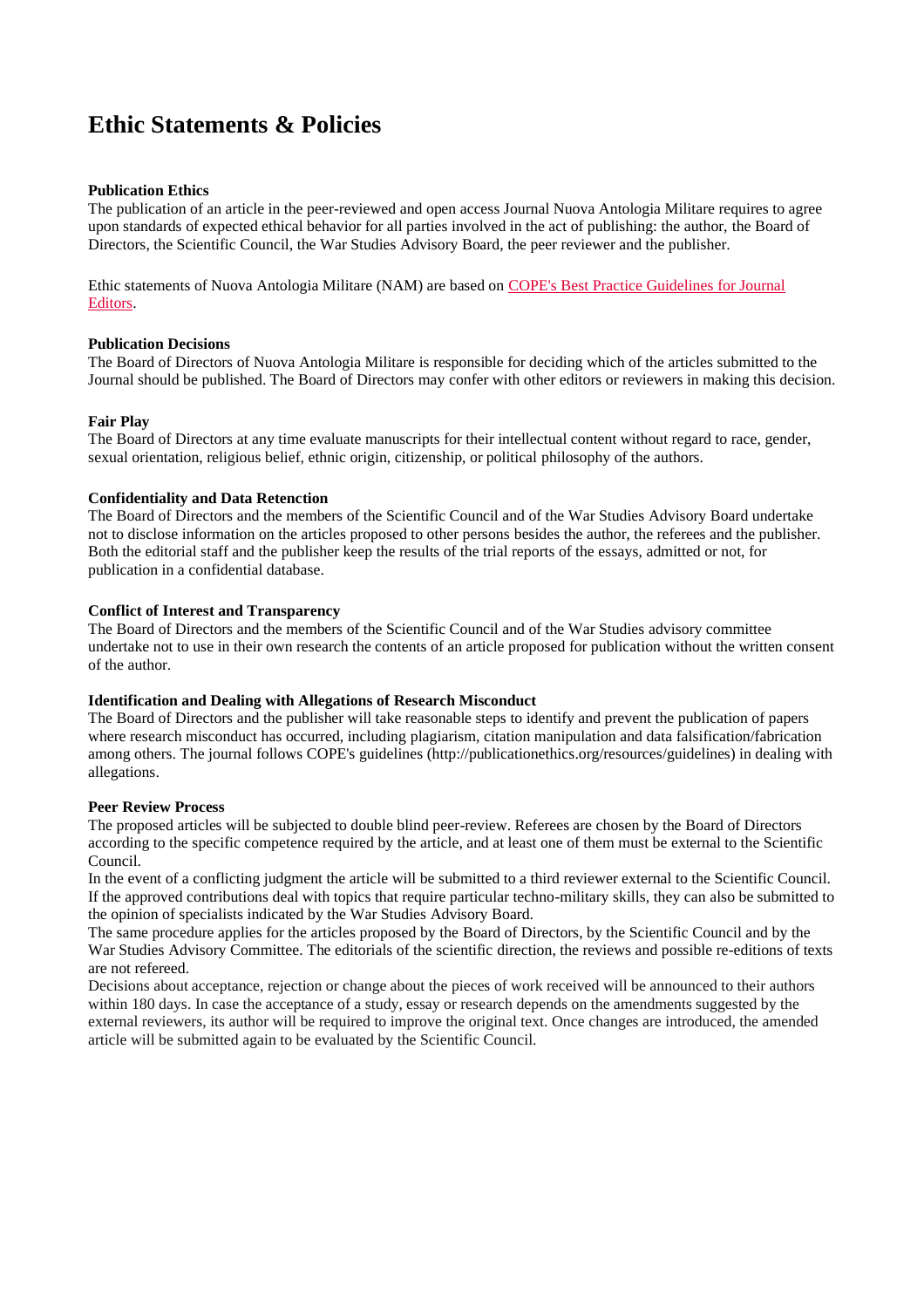# **Duties of Reviewers**

# **Contribution to Editorial Decisions**

Peer review assists the Board of Directors in making editorial decisions and through the editorial communications with the author, may also assist the author in improving the paper.

### **Promptness**

Any selected referee who feels unqualified to review the research reported in a manuscript or knows that its prompt review will be impossible should notify the Board of Directors.

# **Confidentiality**

Any manuscripts received for review must be treated as confidential documents. They must not be shown to or discussed with others except as authorized by the Board of Directors.

# **Standards of Objectivity**

Reviews should be conducted objectively. Personal criticism of the author is inappropriate. Referees should express their views clearly with supporting arguments.

#### **Acknowledgement of Sources**

Reviewers should identify relevant published work that has not been cited by the authors. Any statement that an observation, derivation, or argument had been previously reported should be accompanied by the relevant citation. A reviewer should also call to the Scientific director's attention any substantial similarity or overlap between the manuscript under consideration and any other published paper of which they have personal knowledge.

# **Disclosure and Conflict of Interest**

Privileged information or ideas obtained through peer review must be kept confidential and not used for personal advantage. Reviewers should not consider manuscripts in which they have conflicts of interest resulting from competitive, collaborative, or other relationships or connections with any of the authors, companies, or institutions connected to the papers.

# **Duties of Authors**

#### **Reporting Standards**

Authors of reports of original research should present an accurate account of the work performed as well as an objective discussion of its significance. Underlying data should be represented accurately in the paper. A paper should contain sufficient detail and references to permit others to replicate the work. Fraudulent or knowingly inaccurate statements constitute unethical behavior and are unacceptable.

#### **Data Access and Retention**

If applicable, authors are asked to provide the raw data in connection with a paper for editorial review, and should be prepared to provide public access to such data, and should in any event be prepared to retain such data for a reasonable time after publication.

#### **Originality and Plagiarism**

The authors should ensure that they have written entirely original works, and if the authors have used the work and/or words of others, that this has been appropriately cited or quoted.

# **Multiple, Redundant or Concurrent Publication**

An author should not in general publish manuscripts describing essentially the same research in more than one journal or primary publication. Submitting the same manuscript to more than one journal concurrently constitutes unethical publishing behaviour and is unacceptable.